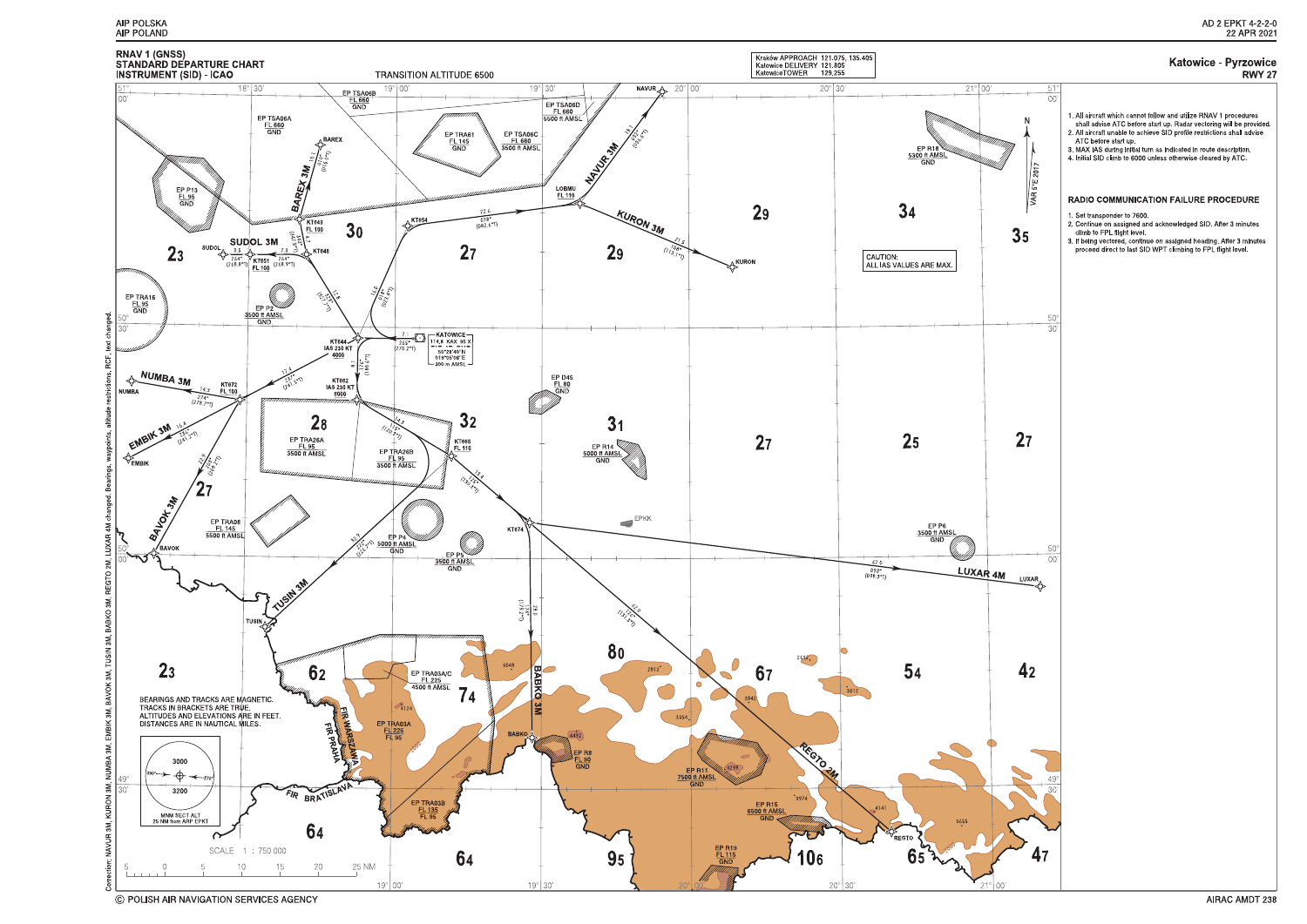### **RNAV 1 (GNSS) STANDARD DEPARTURE CHART INSTRUMENT (SID) - ICAO**

### **Katowice - Pyrzowice RWY 27**

**BAREX 3M PDG 7% REQUIRED UP TO KT648**

| <b>SEQUENCE</b><br><b>NUMBER</b> | <b>PATH</b><br><b>TERMINATOR</b> | <b>WAYPOINT</b><br><b>IDENTIFIER</b> | FLY-<br><b>OVER</b> | <b>COURSE/TRACK</b><br>$^{\circ}$ M ( $^{\circ}$ T) | <b>DISTANCE</b><br>(NM) | <b>TURN</b><br><b>DIRECTION</b> | <b>ALTITUDE</b> | <b>SPEED</b><br>(kt) | <b>NAV SPEC</b>   |
|----------------------------------|----------------------------------|--------------------------------------|---------------------|-----------------------------------------------------|-------------------------|---------------------------------|-----------------|----------------------|-------------------|
| 001                              | СF                               | KT644                                |                     | 265 (270.2)                                         | 7.09                    | $\overline{\phantom{a}}$        | $+4000$ ft      | -230                 | RNAV <sub>1</sub> |
| 002                              | TF                               | <b>KT648</b>                         | $\,$                | 323 (327.7)                                         | 12.81                   |                                 | -               |                      | RNAV <sub>1</sub> |
| 003                              | TF                               | KT649                                |                     | 343 (347.8)                                         | 4.66                    |                                 | +FL100          |                      | RNAV <sub>1</sub> |
| 004                              | TF                               | <b>BAREX</b>                         | -                   | 010 (015.0)                                         | 10.07                   | $\overline{\phantom{0}}$        |                 |                      | RNAV <sup></sup>  |

# **NAVUR 3M PDG 7% REQUIRED UP TO KT654**

| <b>SEQUENCE</b><br><b>NUMBER</b> | <b>PATH</b><br><b>TERMINATOR</b> | <b>WAYPOINT</b><br><b>IDENTIFIER</b> | FLY-<br><b>OVER</b> | <b>COURSE/TRACK</b><br>$^{\circ}$ M $^{\circ}$ T) | <b>DISTANCE</b><br>(NM) | <b>TURN</b><br><b>DIRECTION</b> | <b>ALTITUDE</b> | <b>SPEED</b><br>(kt) | <b>NAV SPEC</b>   |
|----------------------------------|----------------------------------|--------------------------------------|---------------------|---------------------------------------------------|-------------------------|---------------------------------|-----------------|----------------------|-------------------|
| 001                              | СF                               | KT644                                |                     | 265 (270.2)                                       | 7.09                    |                                 | $+4000$ ft      | -230                 | RNAV <sup></sup>  |
| 002                              |                                  | KT654                                |                     | 018 (023.4)                                       | 15.99                   |                                 |                 |                      | RNAV <sup>.</sup> |
| 003                              | ΤΕ                               | Lobmu                                |                     | 078 (082.6)                                       | 22.61                   |                                 | +FL110          |                      | RNAV <sup>.</sup> |
| 004                              | TF                               | <b>NAVUR</b>                         |                     | 032 (036.6)                                       | 18.08                   |                                 | -               |                      | RNAV <sup>.</sup> |

# **KURON 3M PDG 7% REQUIRED UP TO KT654**

| <b>SEQUENCE</b><br><b>NUMBER</b> | <b>PATH</b><br><b>TERMINATOR</b> | <b>WAYPOINT</b><br><b>IDENTIFIER</b> | FLY-<br><b>OVER</b> | <b>COURSE/TRACK</b><br>$^{\circ}$ M ( $^{\circ}$ T) | <b>DISTANCE</b><br>(NM) | TURN<br><b>DIRECTION</b> | <b>ALTITUDE</b> | <b>SPEED</b><br>(kt) | <b>NAV SPEC</b>   |
|----------------------------------|----------------------------------|--------------------------------------|---------------------|-----------------------------------------------------|-------------------------|--------------------------|-----------------|----------------------|-------------------|
| 001                              | СF                               | KT644                                |                     | 265 (270.2)                                         | 7.09                    |                          | $+4000$ ft      | $-230$               | RNAV <sub>1</sub> |
| 002                              |                                  | KT654                                |                     | 018 (023.4)                                         | 15.99                   |                          |                 |                      | RNAV <sub>1</sub> |
| 003                              | тc                               | LOBMU                                |                     | 078 (082.6)                                         | 22.61                   |                          | $+$ FL110       |                      | RNAV <sub>1</sub> |
| 004                              | ΤE                               | <b>KURON</b>                         |                     | 108 (113.1)                                         | 21.51                   |                          | -               |                      | RNAV <sub>1</sub> |

## **LUXAR 4M PDG 7% REQUIRED UP TO KT668**

| <b>SEQUENCE</b><br><b>NUMBER</b> | <b>PATH</b><br><b>TERMINATOR</b> | <b>WAYPOINT</b><br><b>IDENTIFIER</b> | FLY -<br><b>OVER</b> | <b>COURSE/TRACK</b><br>$^{\circ}$ M $^{\circ}$ T) | <b>DISTANCE</b><br>(NM) | <b>TURN</b><br><b>DIRECTION</b> | <b>ALTITUDE</b> | <b>SPEED</b><br>(kt) | <b>NAV SPEC</b>   |
|----------------------------------|----------------------------------|--------------------------------------|----------------------|---------------------------------------------------|-------------------------|---------------------------------|-----------------|----------------------|-------------------|
| 001                              | СF                               | KT644                                |                      | 265 (270.2)                                       | 7.09                    |                                 | $+4000$ ft      | $-230$               | RNAV <sub>1</sub> |
| 002                              | TF                               | KT662                                |                      | 176 (180.6)                                       | 8.07                    |                                 | $+6000$ ft      | $-230$               | RNAV <sub>1</sub> |
| 004                              | TF                               | KT668                                |                      | 115 (120.3)                                       | 14.34                   |                                 | +FL110          |                      | RNAV <sub>1</sub> |
| 005                              | TF                               | KT674                                |                      | 125 (130.3)                                       | 13.37                   |                                 | -               |                      | RNAV <sub>1</sub> |
| 006                              | TF                               | LUXAR                                |                      | 093 (098.3)                                       | 67.02                   |                                 | -               |                      | RNAV <sub>1</sub> |

# **REGTO 2M PDG 7% REQUIRED UP TO KT668**

| <b>SEQUENCE</b><br><b>NUMBER</b> | <b>PATH</b><br><b>TERMINATOR</b> | <b>WAYPOINT</b><br><b>IDENTIFIER</b> | FLY-<br><b>OVER</b> | <b>COURSE/TRACK</b><br>$^{\circ}$ M ( $^{\circ}$ T) | <b>DISTANCE</b><br>(NM) | <b>TURN</b><br><b>DIRECTION</b> | <b>ALTITUDE</b> | <b>SPEED</b><br>(kt) | <b>NAV SPEC</b>   |
|----------------------------------|----------------------------------|--------------------------------------|---------------------|-----------------------------------------------------|-------------------------|---------------------------------|-----------------|----------------------|-------------------|
| 001                              | СF                               | KT644                                |                     | 265 (270.2)                                         | 7.09                    |                                 | $+4000$ ft      | $-230$               | RNAV <sub>1</sub> |
| 002                              | TF                               | KT662                                |                     | 176 (180.6)                                         | 8.07                    |                                 | $+6000$ ft      | $-230$               | RNAV <sub>1</sub> |
| 003                              | TF                               | KT668                                |                     | 115 (120.3)                                         | 14.34                   |                                 | +FL110          |                      | RNAV <sub>1</sub> |
| 004                              | TF                               | KT674                                |                     | 125 (130.3)                                         | 13.37                   |                                 |                 |                      | RNAV <sub>1</sub> |
| 005                              | TF                               | <b>REGTO</b>                         |                     | 126 (131.3)                                         | 61.98                   |                                 |                 |                      | RNAV <sub>1</sub> |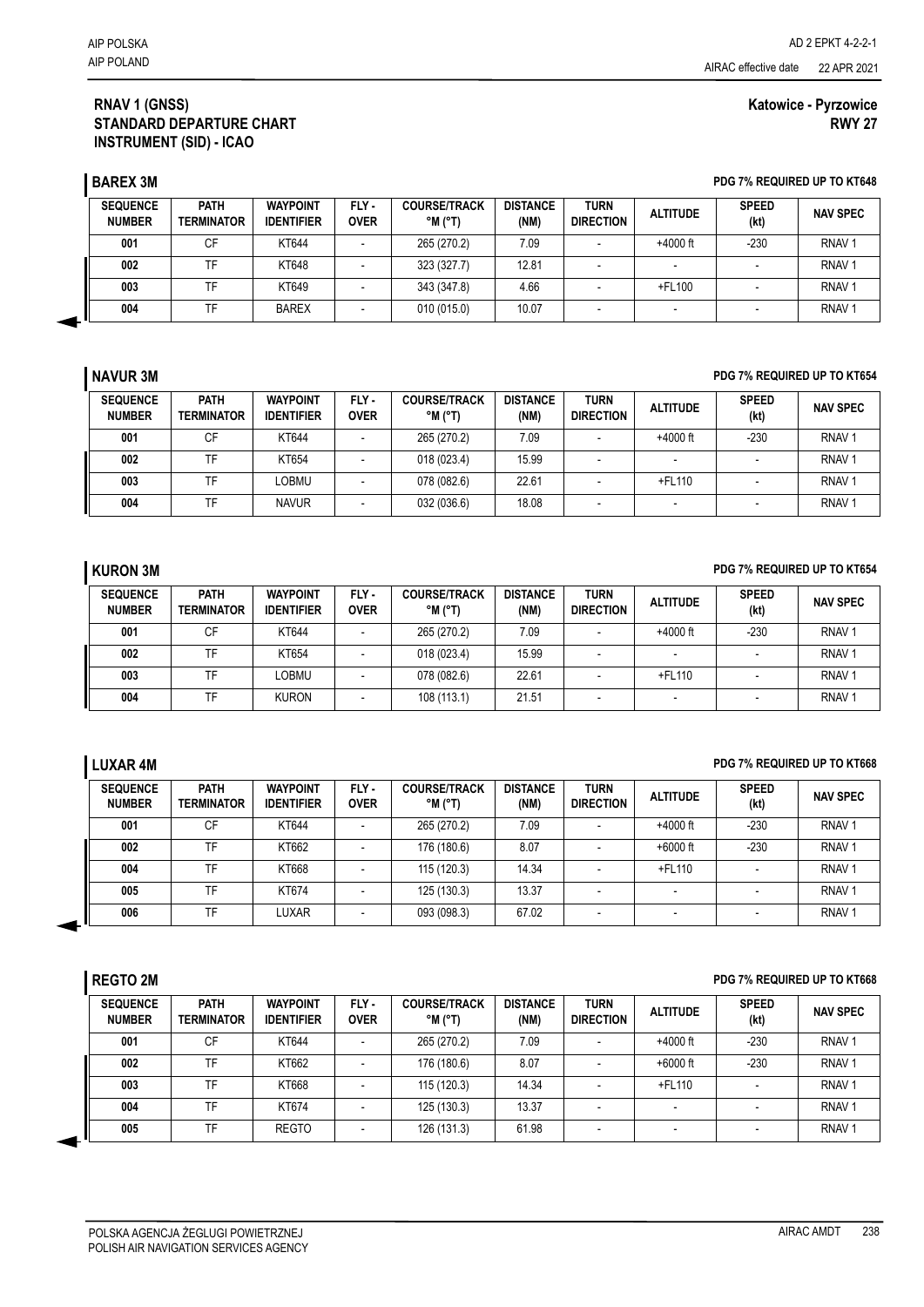### **BABKO 3M PDG 7% REQUIRED UP TO KT668**

| <b>SEQUENCE</b><br><b>NUMBER</b> | <b>PATH</b><br><b>TERMINATOR</b> | <b>WAYPOINT</b><br><b>IDENTIFIER</b> | FLY-<br><b>OVER</b> | <b>COURSE/TRACK</b><br>$^{\circ}$ M ( $^{\circ}$ T) | <b>DISTANCE</b><br>(NM) | <b>TURN</b><br><b>DIRECTION</b> | <b>ALTITUDE</b> | <b>SPEED</b><br>(kt) | <b>NAV SPEC</b>   |
|----------------------------------|----------------------------------|--------------------------------------|---------------------|-----------------------------------------------------|-------------------------|---------------------------------|-----------------|----------------------|-------------------|
| 001                              | CF                               | KT644                                |                     | 265 (270.2)                                         | 7.09                    | $\overline{\phantom{0}}$        | $+4000$ ft      | $-230$               | RNAV <sub>1</sub> |
| 002                              | TF                               | KT662                                |                     | 176 (180.6)                                         | 8.07                    |                                 | $+6000$ ft      | $-230$               | RNAV <sub>1</sub> |
| 003                              | TF                               | KT668                                |                     | 115 (120.3)                                         | 14.34                   |                                 | +FL110          |                      | RNAV <sub>1</sub> |
| 004                              | TF                               | KT674                                |                     | 125 (130.3)                                         | 13.37                   | $\overline{\phantom{a}}$        | -               |                      | RNAV <sub>1</sub> |
| 005                              | TF                               | <b>BABKO</b>                         | $\blacksquare$      | 174 (179.2)                                         | 28.01                   | $\overline{\phantom{a}}$        |                 |                      | RNAV <sub>1</sub> |

# **TUSIN 3M PDG 7% REQUIRED UP TO KT668**

| <b>SEQUENCE</b><br><b>NUMBER</b> | <b>PATH</b><br><b>TERMINATOR</b> | <b>WAYPOINT</b><br><b>IDENTIFIER</b> | FLY-<br><b>OVER</b> | <b>COURSE/TRACK</b><br>$^{\circ}$ M ( $^{\circ}$ T) | <b>DISTANCE</b><br>(NM) | TURN<br><b>DIRECTION</b> | <b>ALTITUDE</b> | <b>SPEED</b><br>(kt) | <b>NAV SPEC</b>   |
|----------------------------------|----------------------------------|--------------------------------------|---------------------|-----------------------------------------------------|-------------------------|--------------------------|-----------------|----------------------|-------------------|
| 001                              | СF                               | KT644                                |                     | 265 (270.2)                                         | 7.09                    | -                        | $+4000$ ft      | $-230$               | RNAV <sub>1</sub> |
| 002                              | TF                               | KT662                                |                     | 176 (180.6)                                         | 8.07                    |                          | $+6000$ ft      | $-230$               | RNAV <sub>1</sub> |
| 003                              | TF.                              | KT668                                |                     | 115 (120.3)                                         | 14.34                   | -                        | +FL110          |                      | RNAV <sub>1</sub> |
| 004                              | TF                               | Tusin                                |                     | 222 (226.7)                                         | 32.93                   |                          |                 |                      | RNAV <sub>1</sub> |

## **BAVOK 3M PDG 7% REQUIRED UP TO FL100**

### **SEQUENCE NUMBER PATH TERMINATOR WAYPOINT IDENTIFIER FLY - OVER COURSE/TRACK °M (°T) DISTANCE (NM) TURN DIRECTION ALTITUDE SPEED SPEED (kt) NAV SPEC 001** | CF | KT644 | - | 265(270.2) | 7.09 | - | +4000 ft | -230 | RNAV 1 **002** | TF | KT672 | - | 237(241.5) | 17.35 | - | +FL100 | - | RNAV 1 **003** | TF | BAVOK | - | 203(208.2) | 22.93 | - | - | - | RNAV 1

# **EMBIK 3M PDG 7% REQUIRED UP TO KT672**

| <b>SEQUENCE</b><br><b>NUMBER</b> | <b>PATH</b><br><b>TERMINATOR</b> | <b>WAYPOINT</b><br><b>IDENTIFIER</b> | FLY -<br><b>OVER</b> | <b>COURSE/TRACK</b><br>$^{\circ}$ M ( $^{\circ}$ T) | <b>DISTANCE</b><br>(NM) | <b>TURN</b><br><b>DIRECTION</b> | <b>ALTITUDE</b> | <b>SPEED</b><br>(kt) | <b>NAV SPEC</b>   |
|----------------------------------|----------------------------------|--------------------------------------|----------------------|-----------------------------------------------------|-------------------------|---------------------------------|-----------------|----------------------|-------------------|
| 001                              | СF                               | KT644                                |                      | 265 (270.2)                                         | 7.09                    |                                 | $+4000$ ft      | -230                 | RNAV <sup>-</sup> |
| 002                              |                                  | KT672                                |                      | 237 (241.5)                                         | 17.35                   |                                 | +FL100          |                      | RNAV <sup>-</sup> |
| 003                              |                                  | <b>EMBIK</b>                         |                      | 236 (241.2)                                         | 16.40                   |                                 |                 |                      | RNAV <sup>-</sup> |

## **NUMBA 3M PDG 7% REQUIRED UP TO KT672**

| <b>SEQUENCE</b><br><b>NUMBER</b> | <b>PATH</b><br><b>TERMINATOR</b> | <b>WAYPOINT</b><br><b>IDENTIFIER</b> | FLY-<br><b>OVER</b> | <b>COURSE/TRACK</b><br>$^{\circ}$ M $^{\circ}$ T) | <b>DISTANCE</b><br>(NM) | TURN<br><b>DIRECTION</b> | <b>ALTITUDE</b> | <b>SPEED</b><br>(kt) | <b>NAV SPEC</b>   |
|----------------------------------|----------------------------------|--------------------------------------|---------------------|---------------------------------------------------|-------------------------|--------------------------|-----------------|----------------------|-------------------|
| 001                              | СF                               | KT644                                |                     | 265 (270.2)                                       | 7.09                    |                          | $+4000$ ft      | -230                 | RNAV <sub>1</sub> |
| 002                              |                                  | KT672                                |                     | 237 (241.5)                                       | 17.35                   |                          | +FL100          |                      | RNAV <sub>1</sub> |
| 003                              |                                  | NUMBA                                |                     | 274 (278.7)                                       | 14.32                   |                          |                 |                      | RNAV <sup>1</sup> |

## **SUDOL 3M PDG 7% REQUIRED UP TO KT648**

| <b>SEQUENCE</b><br><b>NUMBER</b> | <b>PATH</b><br><b>TERMINATOR</b> | <b>WAYPOINT</b><br><b>IDENTIFIER</b> | FLY -<br><b>OVER</b> | <b>COURSE/TRACK</b><br>$^{\circ}$ M $^{\circ}$ T) | <b>DISTANCE</b><br>(NM) | <b>TURN</b><br><b>DIRECTION</b> | <b>ALTITUDE</b> | <b>SPEED</b><br>(kt) | <b>NAV SPEC</b>   |
|----------------------------------|----------------------------------|--------------------------------------|----------------------|---------------------------------------------------|-------------------------|---------------------------------|-----------------|----------------------|-------------------|
| 001                              | СF                               | KT644                                |                      | 265 (270.2)                                       | 7.09                    |                                 | $+4000$ ft      | $-230$               | RNAV <sub>1</sub> |
| 002                              | TF                               | KT648                                |                      | 323 (327.7)                                       | 12.81                   |                                 |                 |                      | RNAV <sub>1</sub> |
| 003                              | TF                               | KT651                                |                      | 264 (268.9)                                       | 7.34                    |                                 | +FL100          |                      | RNAV <sub>1</sub> |
| 004                              | TF                               | <b>SUDOL</b>                         |                      | 264 (268.8)                                       | 3.52                    |                                 |                 |                      | RNAV <sup>1</sup> |